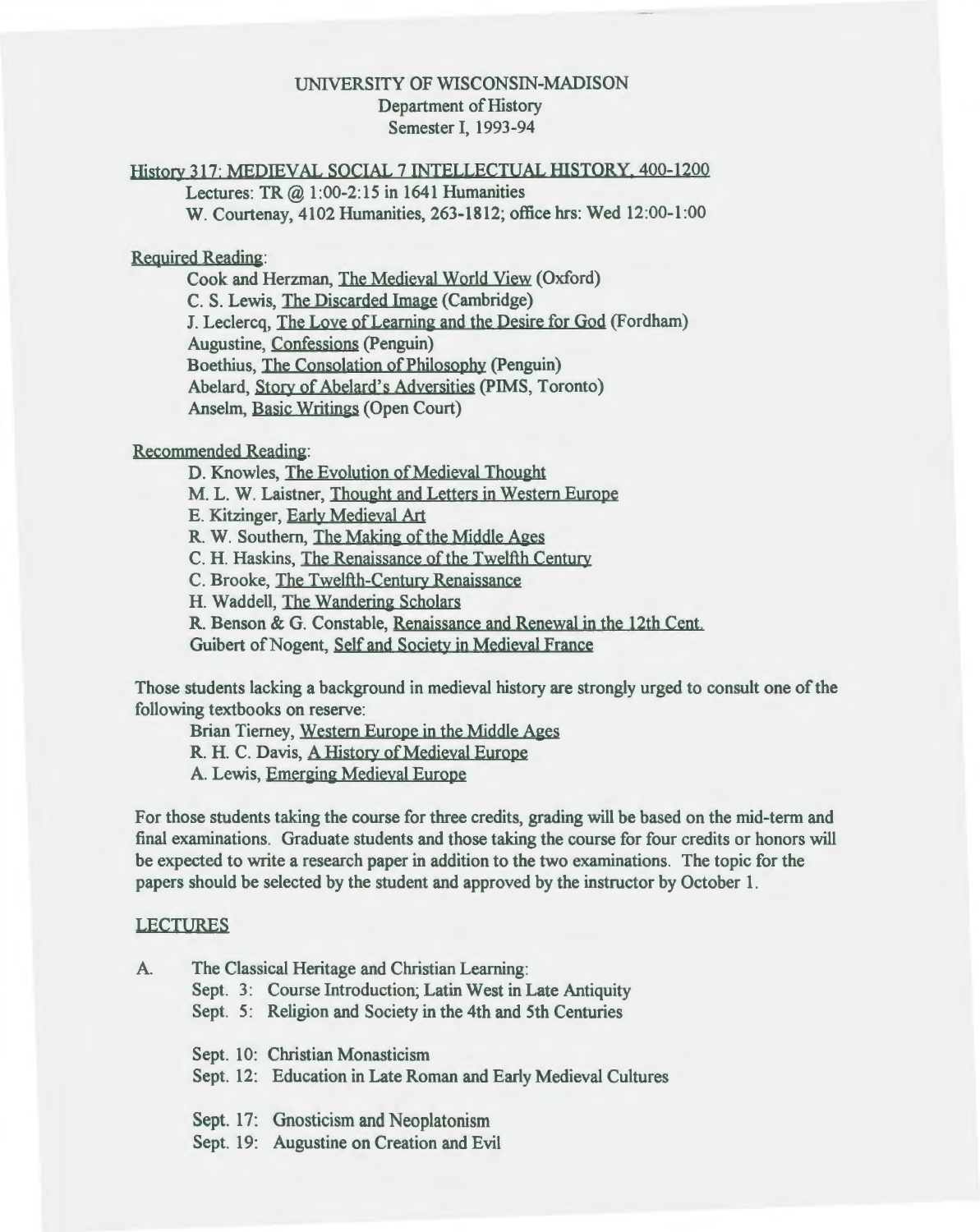Sept. 24: The Pelagian Crisis

Sept. 26: Augustinian View of Human Nature and Society

Oct. 1: Boethius

Oct. 3: Benedict and Cassiodorus

B. Early Medieval Culture: Survival and Renewal: Oct. 8: Society, Religion, and Learning c.600 Oct. 10: Carolingian Revival: Age of Charlemagne Oct. 15: Carolingian Revival: Louis the Pious and Successors Oct. 17: Carolingian Neoplatonism Oct. 22: Gottschalk and Semi-Pelagianism Oct. 24: MIDTERMEXAMINATION C. The New Economy and the Transformation of Medieval Culture: Oct. 29: Social-Economic Change and Recovery of Town Life Oct. 31: Monastic Reform in the 10th and 11th Centuries Nov. 5: The Gregorian Reform Nov. 7: The Cistercian Reform and Bernard of Clairvaux Nov. 12: From Customary Law to Common Law Nov. 14: From Epic to Romance Nov. 19: From Romanesque to Gothic D. Education, Religion, and Philosophy in the 12th Century Nov. 21: Anselm of Bec Nov. 26: Educational Change and the Schools of Northern France Nov. 28: THANKSGIVING Dec. 3: The Rise of Dialectic and the School of Laon Dec. 5: The "School of Chartres" and Chartrain Humanism Dec. 10: Peter Abelard Dec. 12: Hugh of St. Victor and Peter Lombard Dec. 17: Naturalism and Individualism Dec. 19: Love in the 12th Century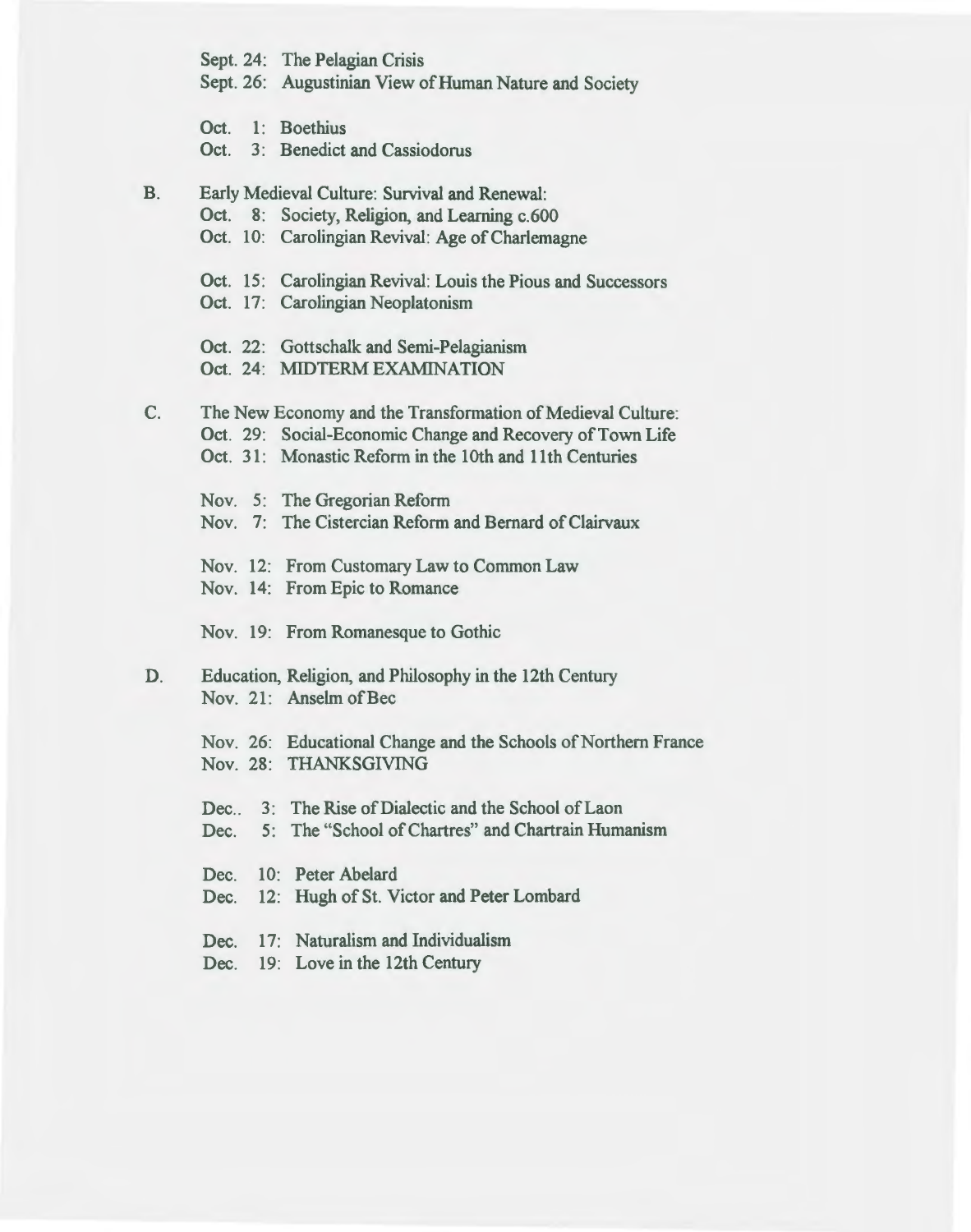### UNIVERSITY OF WISCONSIN-MADISON Department of History Semester I, 1993-94

History 317: MEDIEVAL SOCIAL & INTELLECTUAL HISTORY, 400-1200

Lectures: MWF @ 1:20 in 1101 Humanities W. Courtenay, 4102 Humanities, 263-1812; office hrs: Wed 2:30-4:00

Required Reading:

Cook and Herzman, The Medieval World View (Oxford) C. S. Lewis, The Discarded Image (Cambridge) J. Leclercq, The Love of Learning and the Desire for God (Fordham) Augustine, Confessions (Penguin) Boethius, The Consolation of Philosophy (Penguin) Abelard, Story of Abelard's Adversities (PIMS, Toronto) Anselm, Basic Writings (Open Court)

Recommended Reading:

D. Knowles, The Evolution of Medieval Thought M. L. W. Laistner, Thought and Letters in Western Europe E. Kitzinger, Early Medieval Art R. W. Southern, The Making of the Middle Ages c. H. Haskins, The Renaissance of the Twelfth Century C. Brooke, The Twelfth-Century Renaissance H. Waddell, The Wandering Scholars R. Benson & G. Constable, Renaissance and Renewal in the 12th Cent. Guibert of Nogent, Self and Society in Medieval France

Those students lacking a background in medieval history are strongly urged to consult one of the following textbooks on reserve:

Brian Tierney, Western Europe in the Middle Ages

- R. H. C. Davis, A History of Medieval Europe
- A. Lewis, Emerging Medieval Europe

For those students taking the course for three credits, grading will be based on the mid-term and final examinations. Graduate students and those taking the course for four credits or honors will be expected to write a research paper in addition to the two examinations. The topic for the papers should be selected by the student and approved by the instructor by October 1.

#### LECTURES:

| A. The Classical Heritage and Christian Learning:<br>Sept. 3: Course introduction; Latin West in the World of Late<br>Antiquity (Clover) |  |                                                                                                                                |  |
|------------------------------------------------------------------------------------------------------------------------------------------|--|--------------------------------------------------------------------------------------------------------------------------------|--|
|                                                                                                                                          |  | Sept. 8: Religion and Society in 4th and 5th centuries (Clover)<br>Sept. 10: Christian Monasticism (Klais)                     |  |
|                                                                                                                                          |  | Sept. 13: Education in Late Roman and Early Medieval Cultures<br>Sept. 15: Gnosticism and Neoplatonism<br>Sept. 17: Discussion |  |